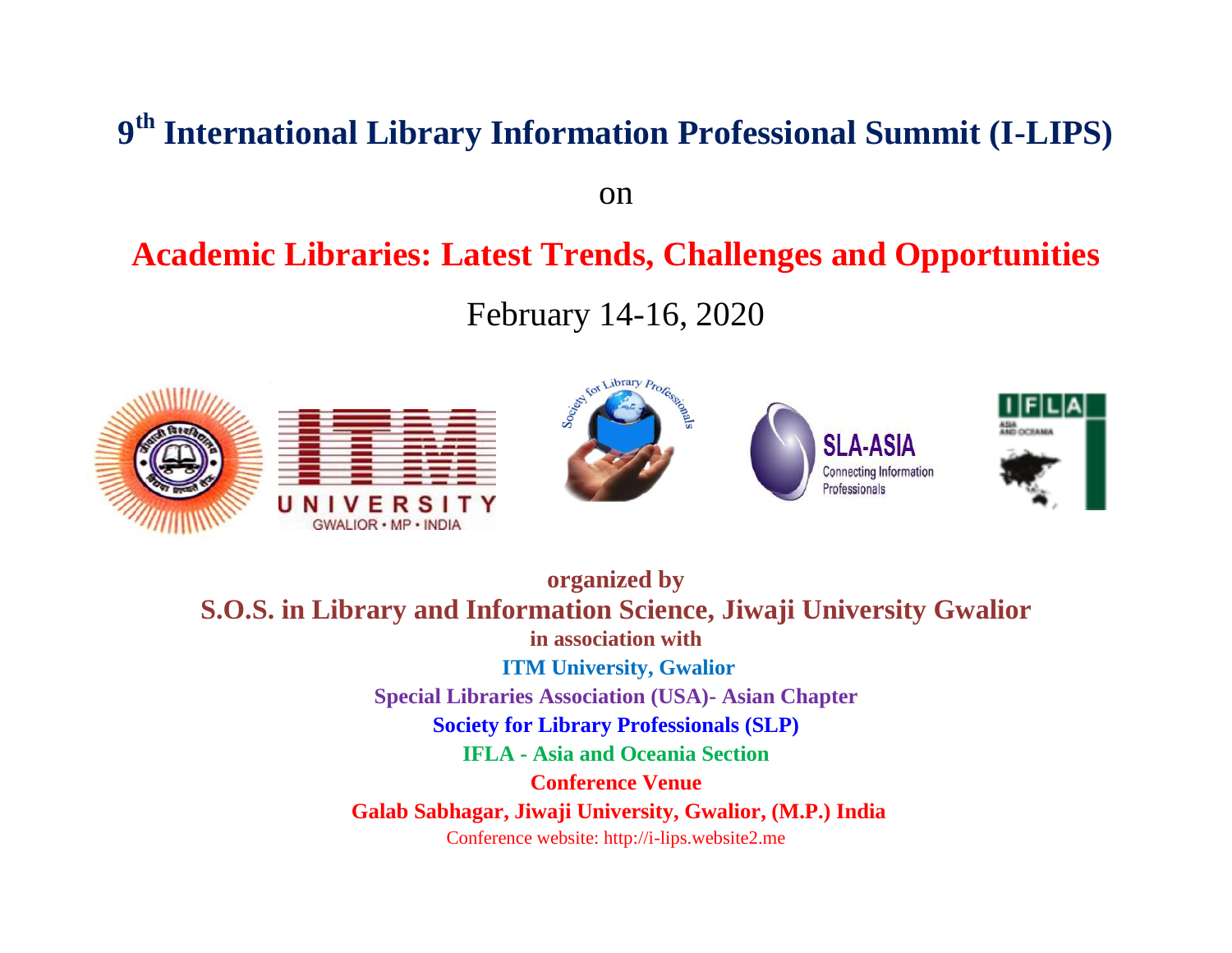#### **JIWAJI UNIVERSITY GWALIOR**

**Jiwaji University Gwalior** came into existence on May 23, 1964, through M.P. Govt. Ordinance no. 15 of 1963. Late Dr. Sarvapalli Radhakrishnan, the then President of India, laid the foundation stone on 11th December 1964 at a sprawling campus of over 225 acres of land at Naulakha Parade ground. This was a generous contribution of Scindia family, in particular Kailashwasi Maharaja Shrimant Jiwaji Rao Scindia and late Rajmata Shrimati Vijayaraje Scindia. Jiwaji University provides affiliation to 396 Coleges, it has 100 courses, enrolled 3,40,000 stidents and research Scholars and presently have 887 faculty members teaching in different disciplines.

#### **ITM UNIVERSITY GWALIOR**

"ITM University-Gwalior", is established by the Act of State Legislature, M.P. and is notified in the Official Gazette (extraordinary) of the State Government after having received the assent of His Excellency Governor of M.P. Who will be the Visitor of ITM University. "ITM University-Gwalior", is sponsored by Samata Lok Sansthan, a registered charitable Trust. University ranked among the best as Platinum Category Engineering Institute in India by AICTE, Ministry of HRD, Govt. of India in 2017. The flagship Institutions under ITM Group of Institution (known as 'ITM Universe' – brand name) like Institute of Technology & Management (ITM) & Institute of Allied Science and Computer Applications (IASCA) at Gwalior are NBA & NAAC accredited respectively.

## **SOCIETY FOR LIBRARY PROFESSIONALS (SLP), NEW DELHI**

The SLP established in 2008 to achieve a high standard of Librarianship in India through the development of libraries and information centers to promote LIS professions in India. The role of this Society is to achieve high standard in the field of librarianship. This will be achieved by the development of strong linkages among libraries and information centers across the globe; advancement of library and information science profession in India by fostering collaboration with national and international agencies; and also by promoting educational exchange programs with global partners. For further details visit [http://www.slp.org.in](http://www.slp.org.in/)

## **SPECIAL LIBRARIES ASSOCIATION (SLA), USA- ASIAN CHAPTER**

The Special Libraries Association (SLA) with its headquarter at USA, is a non-profit global organization for information professionals and their strategic partners. SLA founded in 1909 in New York and is now the international association representing the interests of thousands of information professionals in over eighty countries worldwide. The Asian chapter of SLA is one of the fastest growing chapters with members from Asian and western countries. It has more than 150 members from India, Indonesia, Laos, Macau, Malaysia, Myanmar, Mongolia, Nepal, Pakistan, Philippines, Singapore, South Korea, Sri Lanka, Taiwan, Thailand, Vietnam, Australia, UK, and USA.

#### **IFLA -ASIA AND OCEANIA SECTION**

The International Federation of Library Associations and Institutions (IFLA) is the leading international body representing the interests of library and information services and their users. It is the global voice of the library and information profession. IFLA -Asia and Oceania Section are to initiate, promote and facilitate the development of library and information services and the library profession within the five sub-regions of Asia and Oceania: West Asia, South Asia, Southeast Asia, East Asia and Oceania. The Section works in cooperation with the other Regional Sections and all of IFLA's Sections and Core Activities, especially the Action for Development through Libraries Programme.

#### **OBJECTIVES OF THE CONFERENCE**

The main aim of the conference is to provide a platform for the participants to discuss and exchange the ideas on the main theme and others latest technologies. The main objectives of the conference are to develop a professional understanding on the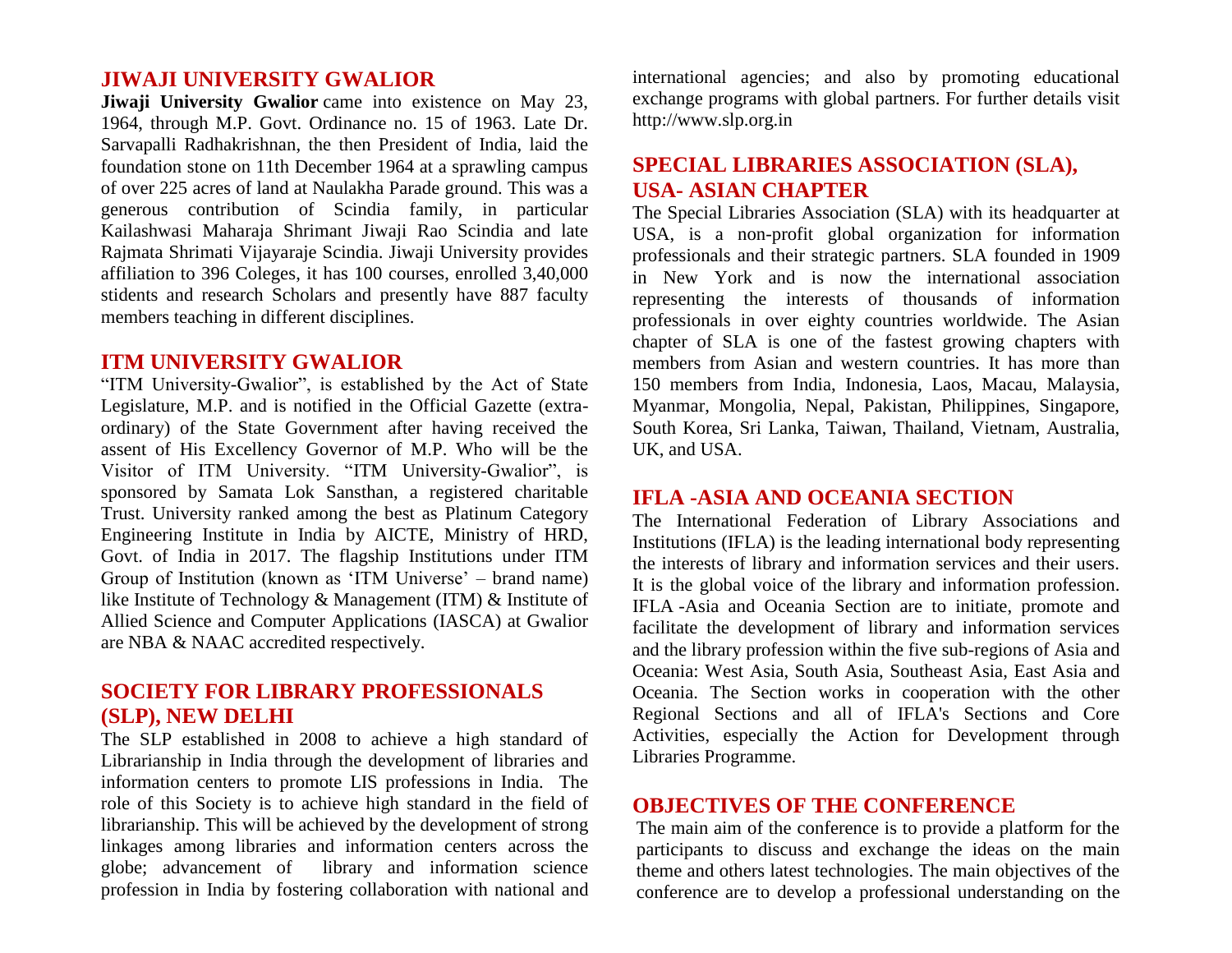role of IT, and other latest technologies in the field of library and information Science to manage and disseminate the quality services. Professionals of Knowledge Innovation and Knowledge Management to share their experiences. Discuss debate and develop strategies to manage and reform the information systems and libraries in the web environment. To focus how to increase the opportunities to share innovative practices and concepts across the profession, nationally and internationally and among all libraries. Identify and share "Best Practices" developed and adopted by various information systems and libraries. Increase the expertise and provide the best possible platform to educate the upcoming generation of library professionals. Interaction with the new researchers. Imparting awareness of Plagiarism among the new generation. This conference will offer an opportunity to put forward on legal issues on plagiarism. It will also provide some innovative plans and discussion on Data Security and privacy in digital era.

## **TARGETED PARTICIPANTS**

- Library and information science professionals
- Information seekers and leaders in knowledge industry
- ICT and knowledge workers like content developers, web designers etc.
- Policy makers and government officials
- Educationists
- Information providers and vendors
- All stakeholders in the knowledge industry
- Students and research scholars in LIS and other subjects are also encouraged to attend this event.

## **CONFERENCE THEMES**

#### **Academic Libraries: Latest Trends, Challenges and Opportunities**

The Conference organizers are pleased to announce the call for papers from library and information science professionals, research scholars and students to submit their papers of various

current natures of issues pertaining to academic libraries in original which should be based on their own research, empirically based work and innovative ideas to present in presence of academic and professional communities during the event. The paper may be submitted on the any one or in the combination of sub-themes mentioned below:

- Academic Libraries information management and information dissemination
- Digital Repositories and E-Publishing in Academic Libraries
- **Emerging & Innovative Technology Applications in** Libraries
- **Transforming Library Spaces into Academic Activities Hubs**
- Collection Development Policies in Digital Age
- Plagiarism Issues
- Internet and Challenges for Intellectual Property Rights
- Knowledge Management & Online Resources Management in Academic Libraries
- Intellectual Property Rights : Changing Concerns
- E Learning and Social Media Tools
- Social Network Analysis
- Web 3.0 and Future of Internet
- Collaborative Knowledge Creation and Crowd Sourcing
- **Mobile Social Networking and Mobile web**
- Data and Information Retrieval and data analytics
- Open Data, Open Access Journals and Books
- Sustainable Digital Preservation for Academic Libraries
- Electronic Theses and Dissertations.
- Other issues related with the Academic Fraternity

## **CALL FOR PAPERS**

 Original contributions based on theoretical and empirical research, case studies etc. are invited on the theme and sub-themes of the conference. All papers will go through a process review by a panel of experts.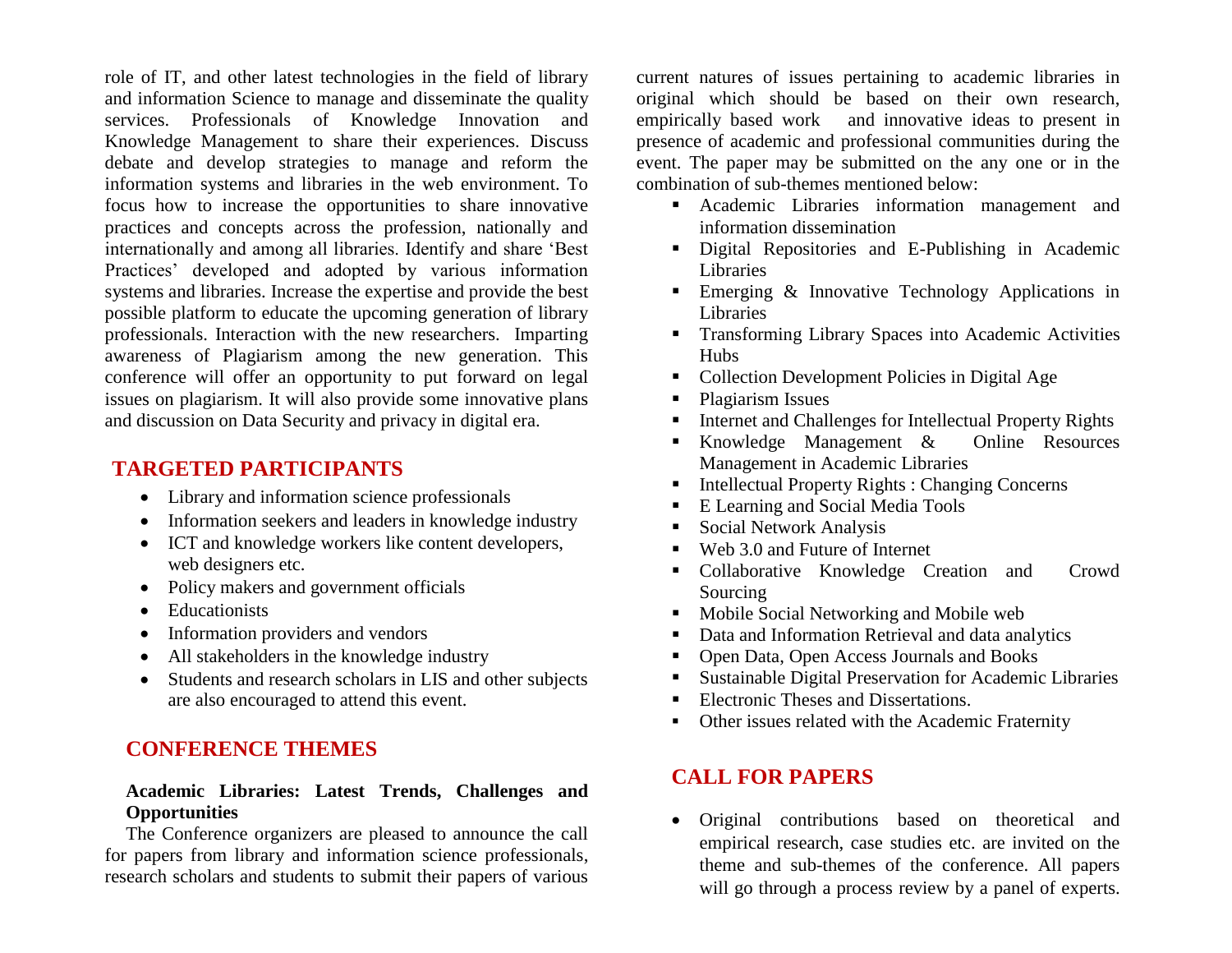Accepted papers will be published in the conference volume (with ISBN). All communication regarding papers should be addressed to The Head, S.O.S. in Library & Information Science, Jiwaji University, Gwalior-474001 (M.P), India. The name, full address, email, and phone numbers of the principal author should be clearly indicated for future correspondence. Please submit your abstract/ paper at the following Email: ilips020@gmail.com or [ilips.jiwaji@gmail.com](mailto:ilips.jiwaji@gmail.com)

## **IMPORTANT DATES**

| <b>Last Date for Submission of Abstract</b> | Dec. 30, 2019 |
|---------------------------------------------|---------------|
| <b>Acceptance Notification</b>              | Jan 10, 2020  |
| Last Date for Submission of final and full  |               |
| version of the paper                        | Jan 15, 2020  |
| <b>Last Date for Registration</b>           | Feb 10, 2020  |
|                                             | Feb 14-16,    |
| <b>Conference Dates</b>                     |               |

## **MANUSCRIPTS REQUIREMENTS:**

- Length should not exceed 10 pages (5000 words) in double space. Authors are advised to be precise in their exposition of subject matter.
- Font: Times New Roman
- Font Size: Heading-12 (Bold), Sub Heading 10(Bold) and rest of the text - 10.
- Title should be concise and expressive & centre aligned
- Paper Format and Layout: The paper should have the following details:
- Authors (designation, affiliation, detailed address, e-mail ID and Phone numbers)
- Abstract (maximum 150 words)
- Keywords (maximum 5)
- •Introduction, Conclusion & References (APA style format)
- Case Studies proposed may preferably be supported by real life case examples.

• Tables and Figures, if any must have a brief caption written on the bottom of the figure and provide the due reference of the original work.

### **HISTORY OF I-LIPS CONFERENCES:**

**I-LIPS 2019** during Nov 22-24, 2019 in BBAU, Lucknow **I-LIPS 2018** during February 2018 in Jaipur **I-LIPS 2017** during April 2017 in IISER, Mohali **I-LIPS 2016** during May 2016 at Ambedkar University, Delhi **LIPS 2015** during January 2015at National Law Univ., Delhi **LIPS 2014** in February 2014 at South Campus, Univ. of Delhi **LIPS 2013** on Conference on Human Resource Development in Library Services on 9<sup>th</sup> March 2013 at IEG, **LIPS -2012** on 16-17 March 2012 in IEG, DU, Delhi

## **THE REGISTRATION AND ACCOMMODATION CHARGES**

## **Should be paid:**

- Through Demand Draft drawn in favor of **ILIPS-2020**
- Through NEFT / RTGS / Fund Transfer to account of ILIPS-2020 as per details given below:

**Beneficiary Name**: **ILIPS-2020** 

**Name of Bank**: **Central Bank of India**

**Name of Bank Branch**:Jiwaji Vishwavidyalaya Gwalior **Account No: 3780802888 IFSC Code: CBIN0283189 MICR Code: 474016012**

- \* Registration Fees once paid will not be Refundable
- \*\* **Registration fee covers**
- All Conference sessions
- Conference bag and materials
- Catering: Tea/ Coffee breaks, Lunches and Dinner (Conference days),
- Conference social program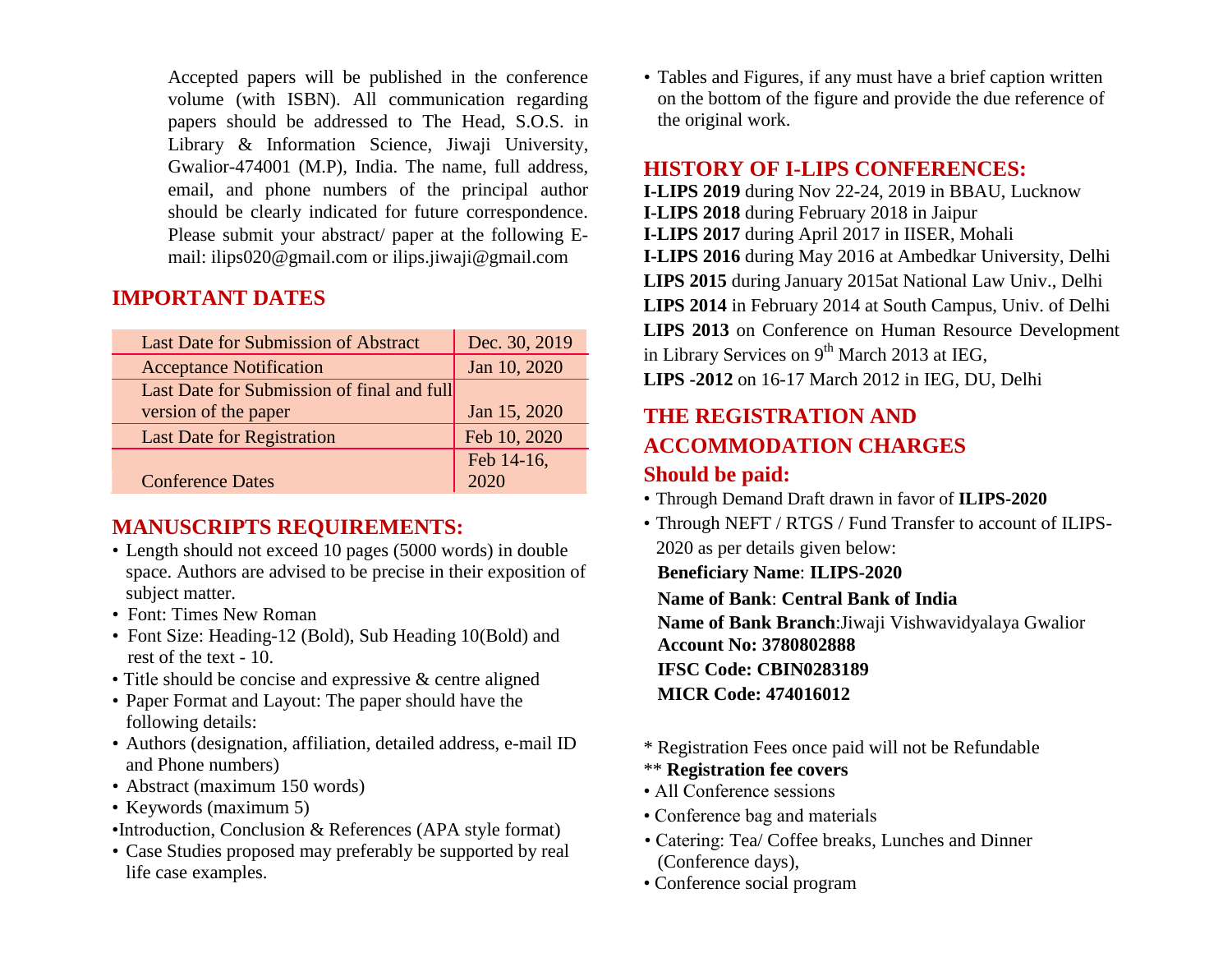## **REGISTRATION FEE**

| <b>Registration Type</b>                                                                                            | <b>Working</b><br><b>Professionals</b> | <b>Retired Professionals,</b><br><b>Research Scholars &amp; all</b><br><b>Association members</b> | <b>Students</b> | <b>Overseas</b><br><b>Delegates</b> |
|---------------------------------------------------------------------------------------------------------------------|----------------------------------------|---------------------------------------------------------------------------------------------------|-----------------|-------------------------------------|
| <b>Registration fee (Without)</b><br>accommodation)                                                                 | <b>INR 2000</b>                        | <b>INR 1500</b>                                                                                   | <b>INR 1000</b> | \$100                               |
| <b>Registration fee (with Accommodation)</b><br>for<br>three days on sharing basis in Guest<br>House of University) | <b>INR 3500</b>                        | <b>INR 2500</b>                                                                                   | <b>INR 2000</b> | \$150                               |

#### **GWALIOR CITY**

Gwalior is a city in the central Indian state of Madhya Pradesh. It's known for its palaces and temples, including the Sas Bahu Ka Mandir intricately carved Hindu temple. Ancient Gwalior Fort occupies a sandstone plateau overlooking the city and is accessed via a winding road lined with sacred Jain statues. Within the fort's high walls is the 15th-century Gujari Mahal Palace, now an archaeological museum.

#### **HOW TO REACH GWALIOR**

The Gwalior Airport is a civil enclave airport at the Maharajpur Air Force Station 10 km north-east of Gwalior, Madhya Pradesh, India. Gwalior is well connected with train and road with other parts of India and 2 Km – Distance from Gwalior railway station to venue Jiwaji University, Gwalior

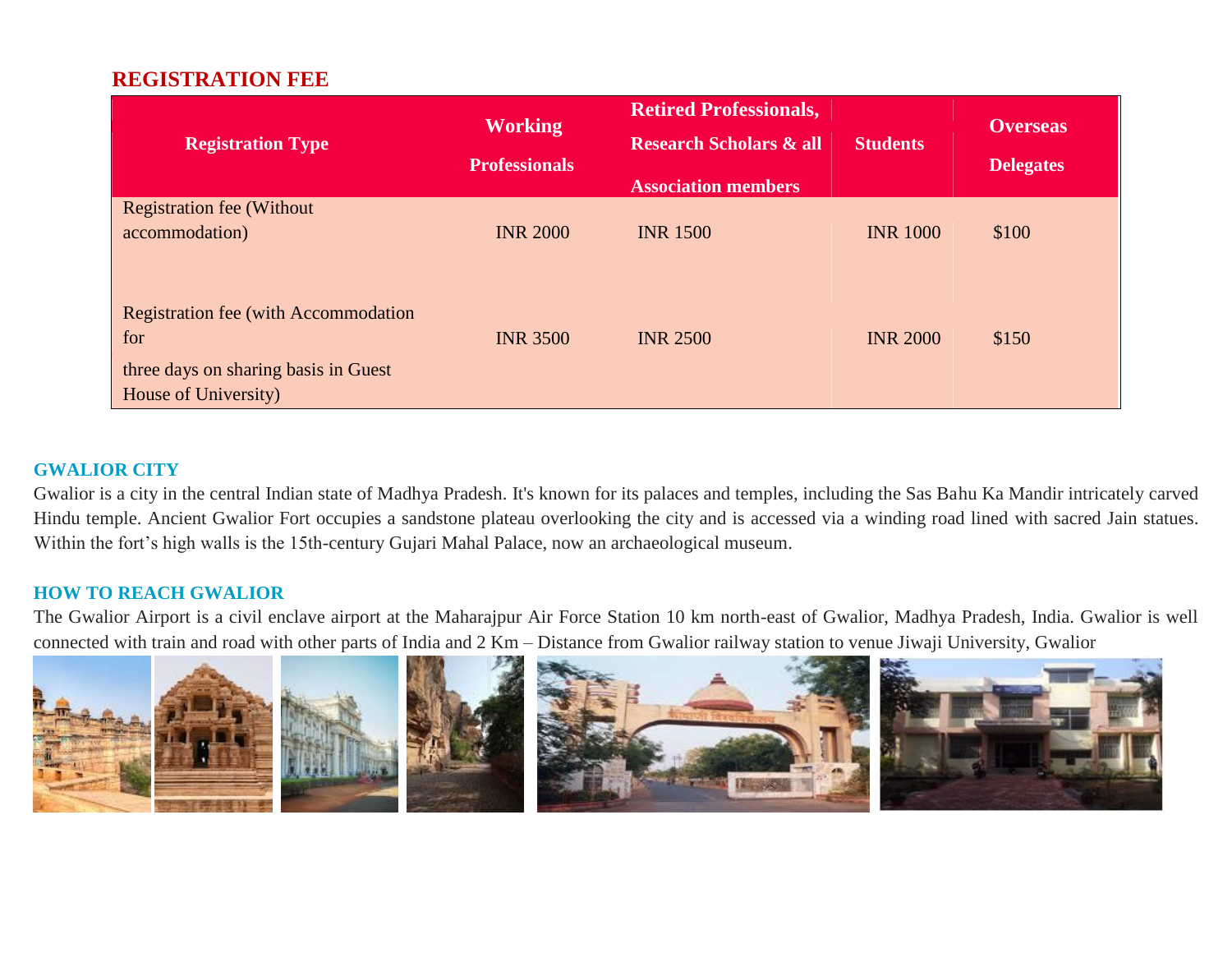## **Activities of S.o.S. in Library and Information Science, Jiwaji University, Gwalior**



#### **CONFERENCE COMMITTEE**

**Chief Patron: Dr. Sangeeta Shukla, Vice-Chancellor, Jiwaji University, Gwalior**

**Invited Guest: Dr. K. K. Dwivedi, Vice Chancellor, ITM University, Gwalior**

**Patrons: Dr. I. K. Mansoori, Registrar, Jiwaji University, Gwalior**

#### **CONFERENCE DIRECTORS:**

- Prof. J. N. Gautam, I/C University Librarian, Jiwaji University, Gwalior.
- Prof. Hemant Sharma, Dean, Faculty of Arts, Head S.O.S. in Library and Information Science, Co-ordinate-Centre for Languages, Jiwaji University, Gwalior

#### **CONFERENCE COORDINATORS:**

- Dr. P. K. Jain, Librarian, Institute of Economic Growth, Delhi University
- Dr. Debal C. Kar, Librarian, Ambedkar University, New Delhi
- Mr. Sanjay Bihani, M/o External Affair's, Chair, IFLA Regional Standing Committee for Asia and Oceania

#### **ORGANIZING SECRETARY**

Prof. Hemant Sharma, Chair, I-LIPS 2020 **Landline: 0751-2442725 Mobile: 09425123174 & 09131439732 Email: ilips020@gmail.com, ilips.jiwaji@gmail.com**

#### **INTERNATIONAL ADVISORY COMMITTEE**

- Amir Raza Asnafi, Shahid Beheshti University, Velenjak. Tehran, Iran
- Anjana Bhatt, University Librarian, Florida Gulf Coast University, USA
- Dr. Bernd Markscheffel,TechnischeUniversität, Ilmenau, Germany
- Dr. Dilara Begum, East West University, Bangladesh
- Prof. Gabriel Gomez, Professor, The Department of Information Studies, The College of Education, Chicago State University, Chicago, USA
- Prof. Hildrun Kretschmer, Germany
- Jay Bhatt PhD, Draxel University, USA
- Jayamadura Mohottige Shalani Dilinika, DLIS, University of Kelaniya, Sri Lanka
- Jean-Charles Lamirel, Université de Strasbourg, France
- Labibah Zain, President 2018, Asian Chapter, SLA, UIN SunanKalijaga Yogyakarta, Indonesia
- Prof. Mohammad Mezbah-ul- Islam, Former Chairman, Department of Information Science and Library Management, University of Dhaka, Dhaka, Bangladesh
- Mohsen Haji Zeinolabedini, Shahid Beheshti University, Velenjak Tehran, Iran
- Mu-Suk Oh, President 2019, Asian Chapter SLA, South Korea
- Nalini Mahajan, Marianjoy Rehabilitation Hospital, USA
- NurdinLaugu PhD, UIN SunanKalijaga Yogyakarta, Indonesia
- Ms. Sandy Avila, MA, MLIS,Science Librarian, University of Central Florida Libraries, USA
- Shirley Ingles-Cruz, Past President, Asian Chapter, Congress of the Philippines, Philippines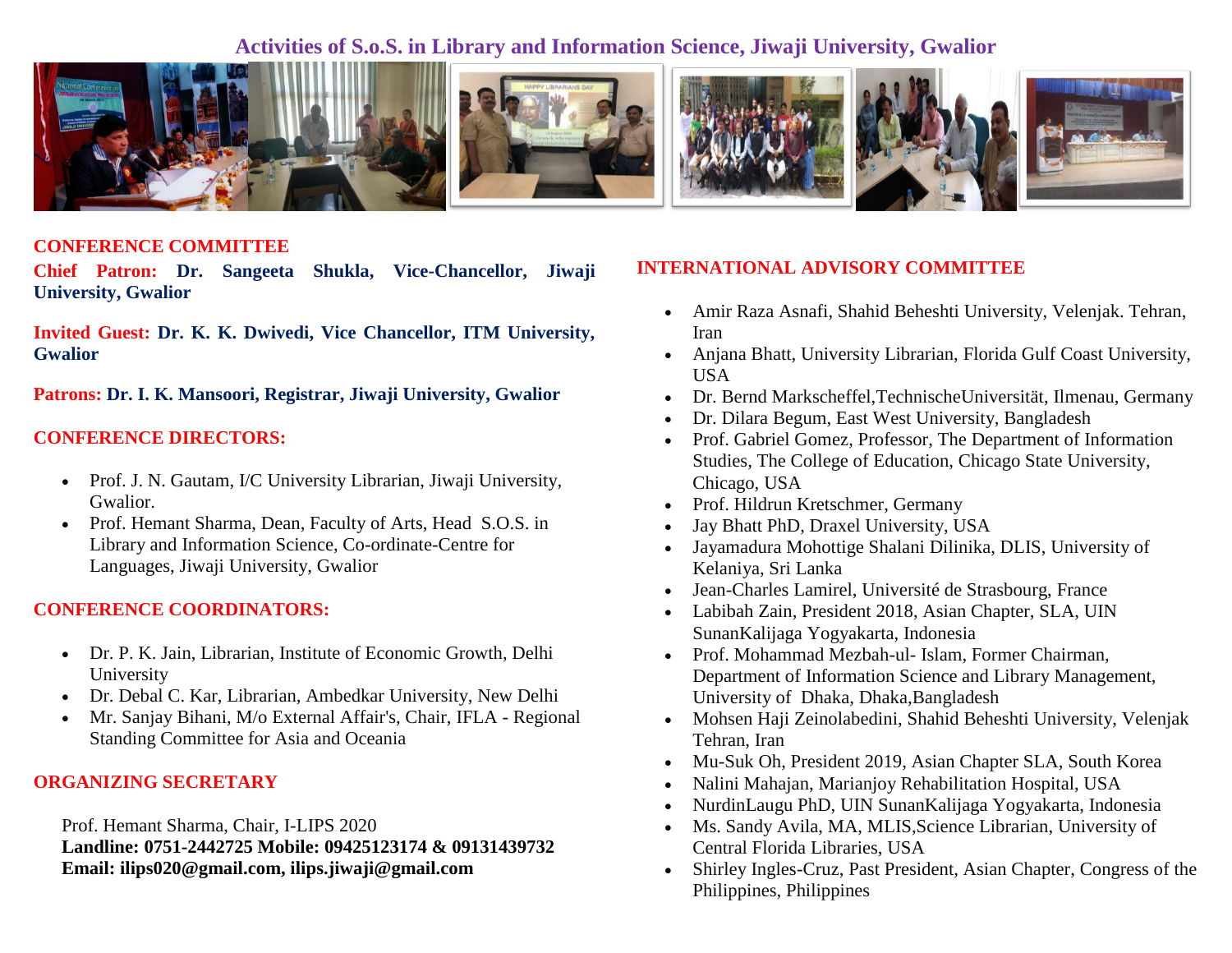Prof. Takashi Nagatsuka, Professor Emeritus, Tsurumi University, Japanand Information Coordinator, IFLA Regional Standing Committee, Asia & Oceania

### **NATIONAL ADVISORY COMMITTEE**

- Prof. Ajay Pratap Singh, DLIS, BHU, Varanasi
- Prof. Ashu Shokeen, Head, Kurukshetra University, Kurukshetra
- Dr Aslam Khan, Saifia College, BhopalProf.
- Prof. B. D. KUMBAR, ILA President
- Dr. Babita Gaur, SLIO, Delhi Public Library, Delhi
- Prof. Bhaskar Banerjee, Head, Lib & Inf. Sci. BHU, Varanasi
- Dr Brajesh Tiwari, Head, DLIS, GGU, Chhattisgarh
- Dr. B. K. Singh, Librarian, University of Allahabad, Prayagraj, UP
- Dr. Dinesh Kumar, Deputy Librarian, Ambedkar University, Delhi
- Ms. Geeta Paliwal, Librarian, CEC, New Delhi
- Prof. H. B. Nandwana, Vardhaman Mahavir Kota University, Kota
- Dr. H. K. Chakraborty, Head, DLIS, Sapurananad University, Varanasi
- Prof. H.N. Prasad, DLIS, BHU, Varanasi
- Prof. I. V. Malhan, Central University of Himachal Pradesh
- Dr. J. Sridevi, Librarian, Bundelkhand University, Jhansi
- Prof. Jogendra Singh, Kurukshetra University, Kurukshetra
- Prof. K. L. Mahawar, Baba Saheb Bhimrao Ambedkar University Lucknow
- Dr. K. P. Singh, Director, National Medical Library, New Delhi
- Dr. K. P. Singh, DLIS, University of Delhi
- Prof. M. P. Singh, Baba Saheb Bhimrao Ambedkar University, Lucknow
- Dr. Manorama Tripathi, Librarian, JNU, New Delhi
- Prof. Maya Verma, DLIS, Pt. Ravishankar Shukla University, Raipur
- Mr. N. K. Wadhwa, (Retd.) Principal Scientist, NPL, Delhi
- Dr. Nabi Hasan, Librarian, IIT, Delhi
- Dr. Narendra Kumar, Incharge Librarian, University of Delhi, Delhi
- Dr N.S.Shokeen, (Retd),Delis, Kalpana Chawla Polytechnic for Women, Ambala
- Prof. Neela Desh Pande, (Retd.), Pune University, Pune
- Dr. Neelam Thapa, Dr. Harisingh Gour Vishwavidyalaya, Sagar, MP
- Dr. P. R. Goswami, (Retd.) Director Library, IGNCA, New Delhi
- Dr. P. Visakhi, Librarian, IISER, Mohali, India
- Dr. Parveen Babbar, Deputy Librarian, JNU, Delhi
- Dr. Prabhat Pandey, Head, DLISc. & Librarian, S. N. Govt. Girls, PG College, Bhopal
- Prof. Preeti Mahajan, Panjab University, Chandigarh
- Dr. Priya Rai, Deputy Librarian, NLU, New Delhi
- Dr. R. K. Bhatt, DLIS, University of Delhi
- Dr. R. K. Sharma, UNIC, New Delhi
- Dr. R. K. Verma, (Retd.) Chief Scientist, CSIR-NISCAIR, New Delhi
- Dr. R. P. Vajpaee, Head, MGCGV, Chitrakoot
- Dr. Ramesh C Gaur, Prof. & Director Library, IGNCA, New Delhi
- Prof. S. P. Singh, (Retd.) University of Delhi, Delhi
- Dr. S. S. Chandel, Senior Documentation Officer, MPISSR, Ujjain
- Prof. Sangeeta Gupta, Head, University of Jammu, Jammu
- Dr. Sanjeev Sharma, Librarian, Surat Muncipal Institute of Medical Education and Research, Gujarat
- Dr. Sanjeev Saraf, Deputy Librarian, BHU, Varanasi
- Dr. Shailendra Kumar, University of Delhi, Delhi
- Dr Sarad Sonkar, Baba Saheb Bhimrao Ambedkar University, Lucknow
- Dr. Seema Chandhok, Acting Librarian, IGNOU, New Delhi
- Prof. Shabhat Husain,(Retd), Aligarh Muslim University, Aligarh
- Prof. Shilpi Verma, Head, DLIS, Baba Saheb Bhimrao Ambedkar University, Lucknow
- Dr. Shishir Kumar Mandariya, University Librarian, V.V. Nagar. Anand, Gujarat
- Mr. Somesh Vishwakarma, Assistant Librarian, JNU, New Delhi
- Dr. Sonal Singh, Head, Vikram University, Ujjain
- Dr. Sudharma Haridassan, Head, DLIS, Aligarh Muslim University, Aligarh
- Dr. Tarif Ashraf, Jamia Millia Islamia, New Delhi
- Prof. U. C. Sharma, Bhimrao Ambedkar University, Agra, U.P.
- Prof. V. P. Khare, (Retd.), Bundelkhand University, Jhansi
- Dr Yugal Joshi, Information Scientist, Kamaun University

## **ORGANIZING COMMITTEE**

- Mr. Ajay Kumar Sharma, Incharge Library, SVNIT,Surat
- Mrs. Alka Rai, Deputy Librarian, AU, Delhi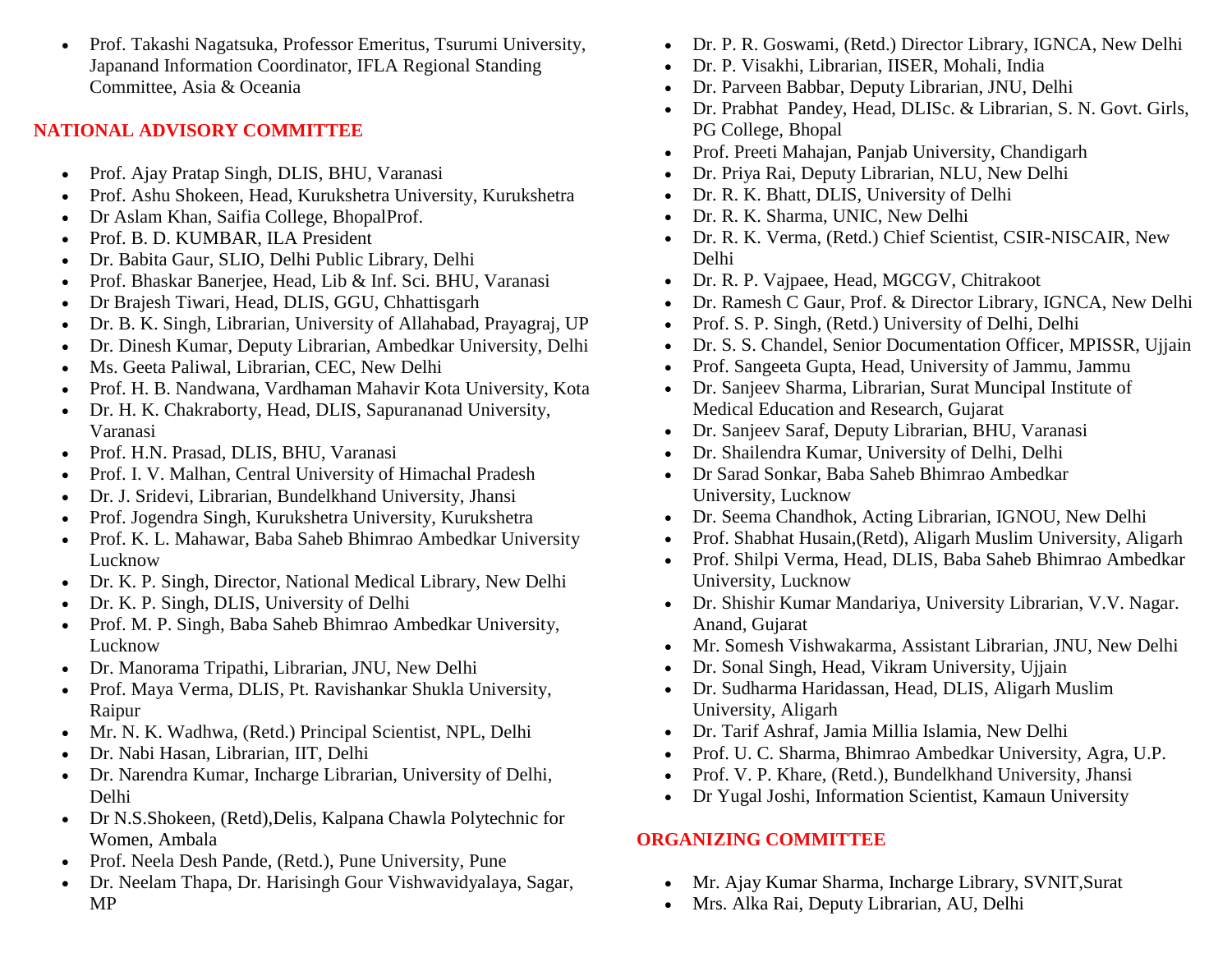- Dr. Akansha Sharma, Indian Statistical Institute, Kolkata
- Dr. Amit Sharma, Banasthli Vidyapeeth, Banasthli
- Dr. Anil Dhiman, Information Scientist, Gurukul Kangadi Vishwavidyalaya , Haridwar
- Dr. Anil Sharma, Librarian, LNUPE, Gwalior
- Dr. Arvind Atulkar, Librarian, Govt. College, Bakatara, Distt Sehore, MP
- Dr. Arvind Sharma, DLIS, MLB College, Gwalior
- Dr. Ashish Sharma, Gurukul Kangadi Vishwavidyalaya, Haridwar
- Dr. Ashish Shrivastava, In charge Librarian, Kanpur University, Kanpur
- Mr. Chandan Singh Bist, Librarian, DEV Fertilizer Public School, Sambhal, UP
- Dr. Dinesh Kumar Saxena, Librarian, Kanpur
- Dr. Hridaya Kant Shrivastava, Librarian, Orai
- Dr. Jitendra Shrivastava, DLIS, MLB College, Gwalior
- Dr. Mamta Rajput, Librarian, Galgotias College of Engineering &Technology, Ghaziabad
- Dr. Manish Tripathi, Head, DLIS, DSN College, Unnao
- Dr. Narendra Kumar Pachori, Librarian, Kendriya Vidhayalaya
- Prof. Neerja Verma, DLIS, MLB College, Gwalior
- Dr. Nidhi Shrivastava, SOS, Jiwaji University, Gwalior
- Dr. Omveer Singh, Registrar, ITM University, Gwalior
- Dr. P. P. Pant, SOS, Jiwaji University, Gwalior
- Ms. Pawan, SOS, Jiwaji University, Gwalior
- Dr. Pawan Kumar Sharma, Librarian, MITS Gwalior
- Dr. Pramod Dixit, SREC, Gwalior
- Dr. Rakesh Shrivastava, VRG College, Gwalior
- Dr. Ram Niwas Sharma, In charge University Librarian, RVSKV, Gwalior
- Dr. Rishi Tiwari, Librarian, Birla Institute Management and Technology, Greater Noida
- Dr. Sanjay Kumar Sharma, Librarian, Krishna Institute of Engineering & Technology, Ghaziabad
- Dr. Sarita Verma, DLIS, MLB College, Gwalior
- Mr. Satya Prakash Pandey, Professional Assistant, MGKV, Varanasi
- Dr. Satyaprakash Singh, Librarian, Maharaja Agrasen College New Delhi
- Dr. Shailendra Pateria, Assistant Librarian, Medical College, Gwalior
- Dr. Shyam Babu Kulshrestha, Librarian, Ghaziabad
- Dr.Umesh Kushwaha Librarian,Cancer Hospital Gwalior
- Research Scholars and Students of Library & Information Science, Jiwaji University, Gwalior